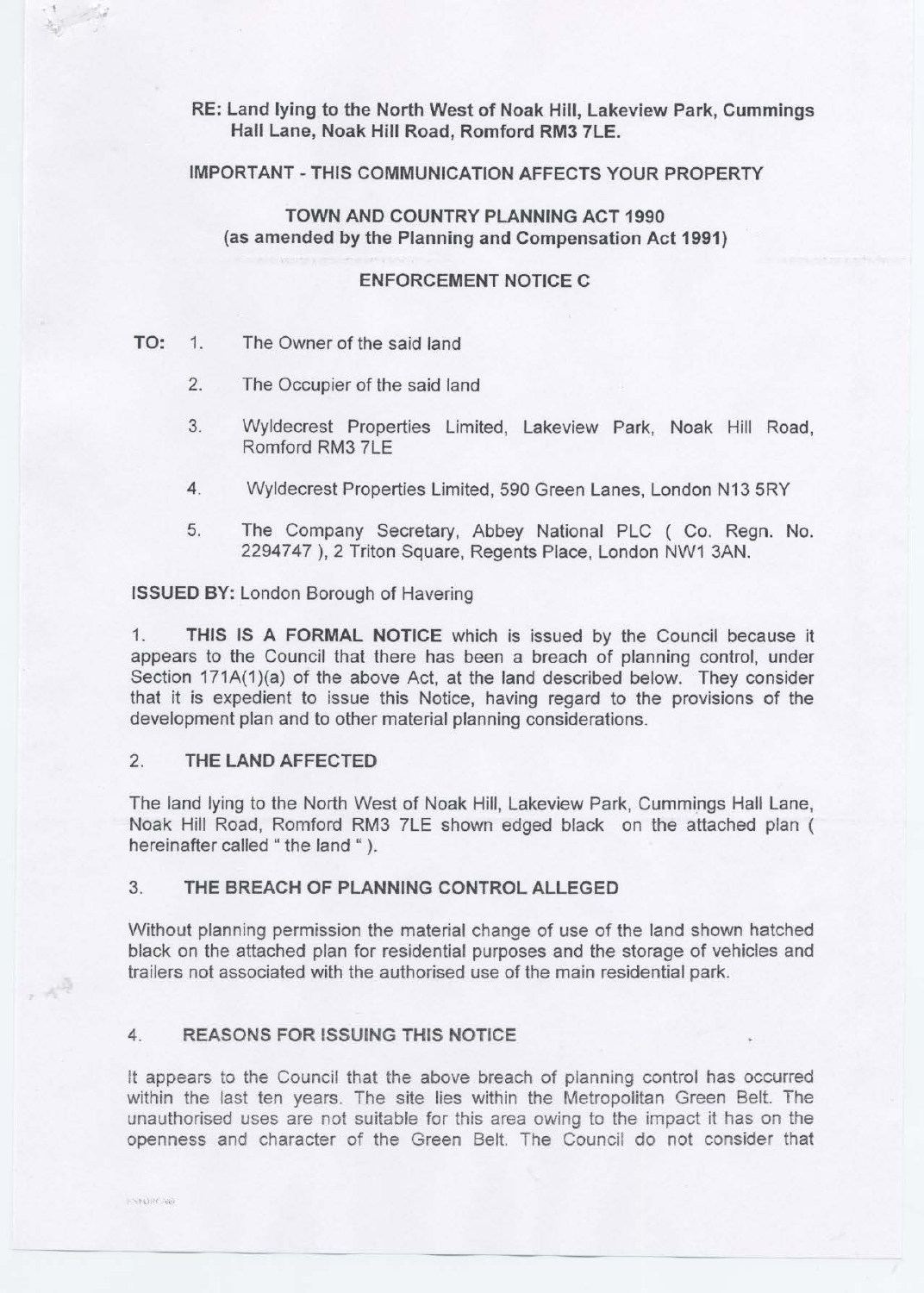planning permission should be given, because planning conditions could not overcome these problems.

In making its decision to issue this Notice the Council considered that the unauthorised use is contrary to the following policies of the Local Development Framework : policies DC61 and DC45.

# 5. **WHAT YOU ARE REQUIRED TO DO**

(i) Cease using the land shown hatched black on the attached plan for residential purposes

Time for compliance: 6 months from the effective date of this notice

(ii) Cease using the land shown hatched black on the attached plan for the storage of vehicles not associated with the authorised use of the main residential park

Time for compliance: 6 months from the effective date of this notice

(iii) Cease using the land shown hatched black on the attached plan for the storage of trailers not associated with the authorised use of the main residential park

Time for compliance: 6 months from the effective date of this notice

(iv) Remove from the land shown hatched black on the attached plan all machinery, equipment, apparatus, building materials, rubble, vehicles, and trailers in association with the unauthorised uses and in compliance with requirements (i) to (iii) above

Time for compliance: 6 months from the effective date of this notice

### 6. **WHEN THIS NOTICE TAKES EFFECT**

This Notice takes effect on  $10<sup>th</sup>$  April 2009, unless an appeal is made against it beforehand

Dated: 13<sup>th</sup> February 2009

Signed:

一个

Jeal **Authorised Officer** 

on behalf of London Borough of Havering Town Hall Main Road Romford RM1 380

**ENFORCING**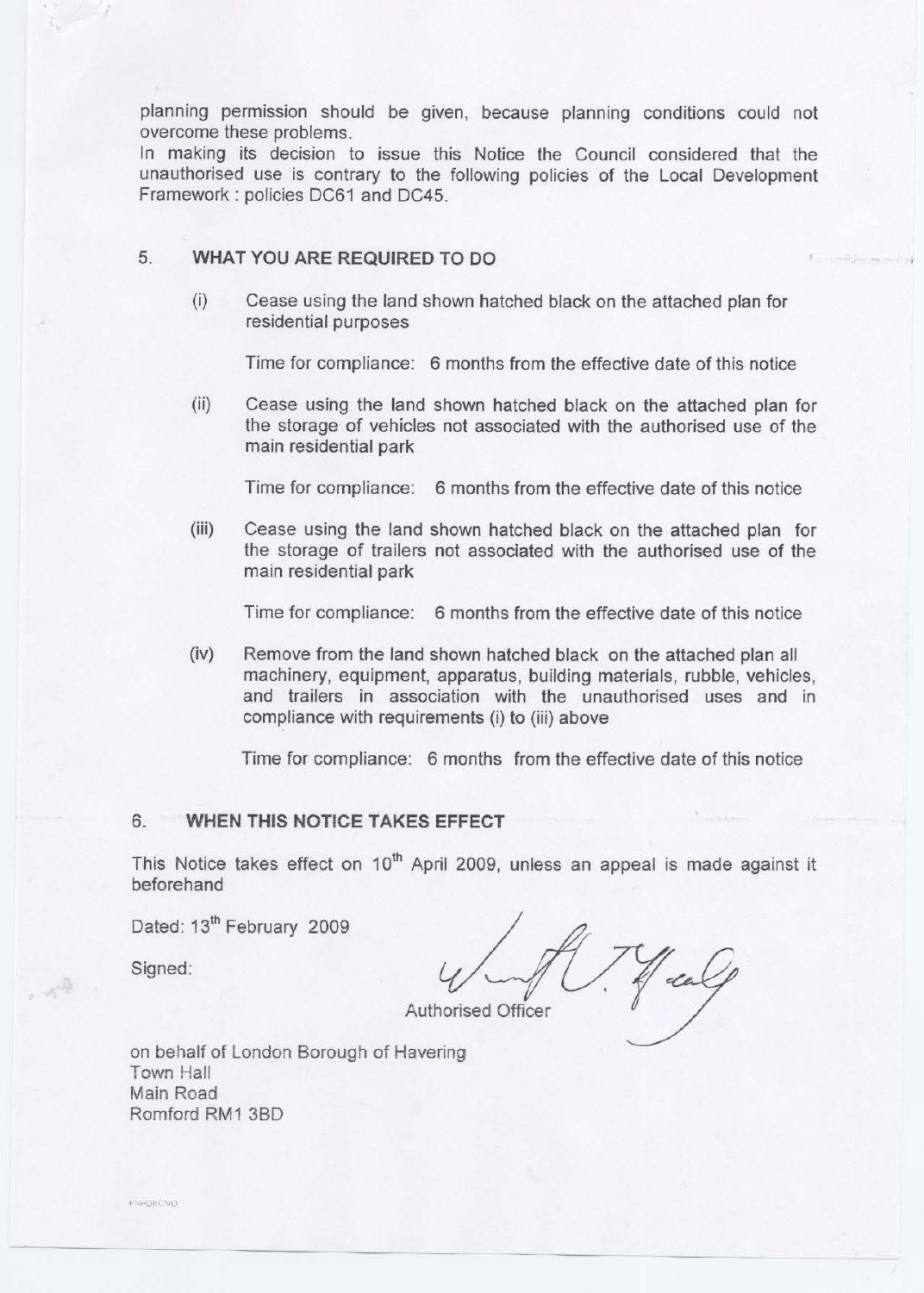## **YOUR RIGHT OF APPEAL**

You can appeal against this Enforcement Notice to the Secretary of State by the 10<sup>th</sup> April 2009. Further details are given in the attached explanatory note.

## **WHAT HAPPENS IF YOU DO NOT APPEAL**

If you do not appeal against this Enforcement Notice, it will take effect on 10<sup>th</sup> April 2009 and you must then ensure that the required steps for complying with it, for which you may be held responsible, are taken within the period specified in the Notice.

**FAILURE TO COMPLY WITH AN ENFORCEMENT NOTICE WHICH HAS TAKEN EFFECT CAN RESULT IN PROSECUTION AND/OR REMEDIAL ACTION BY THE COUNCIL.** 

 $\sim$   $\sim$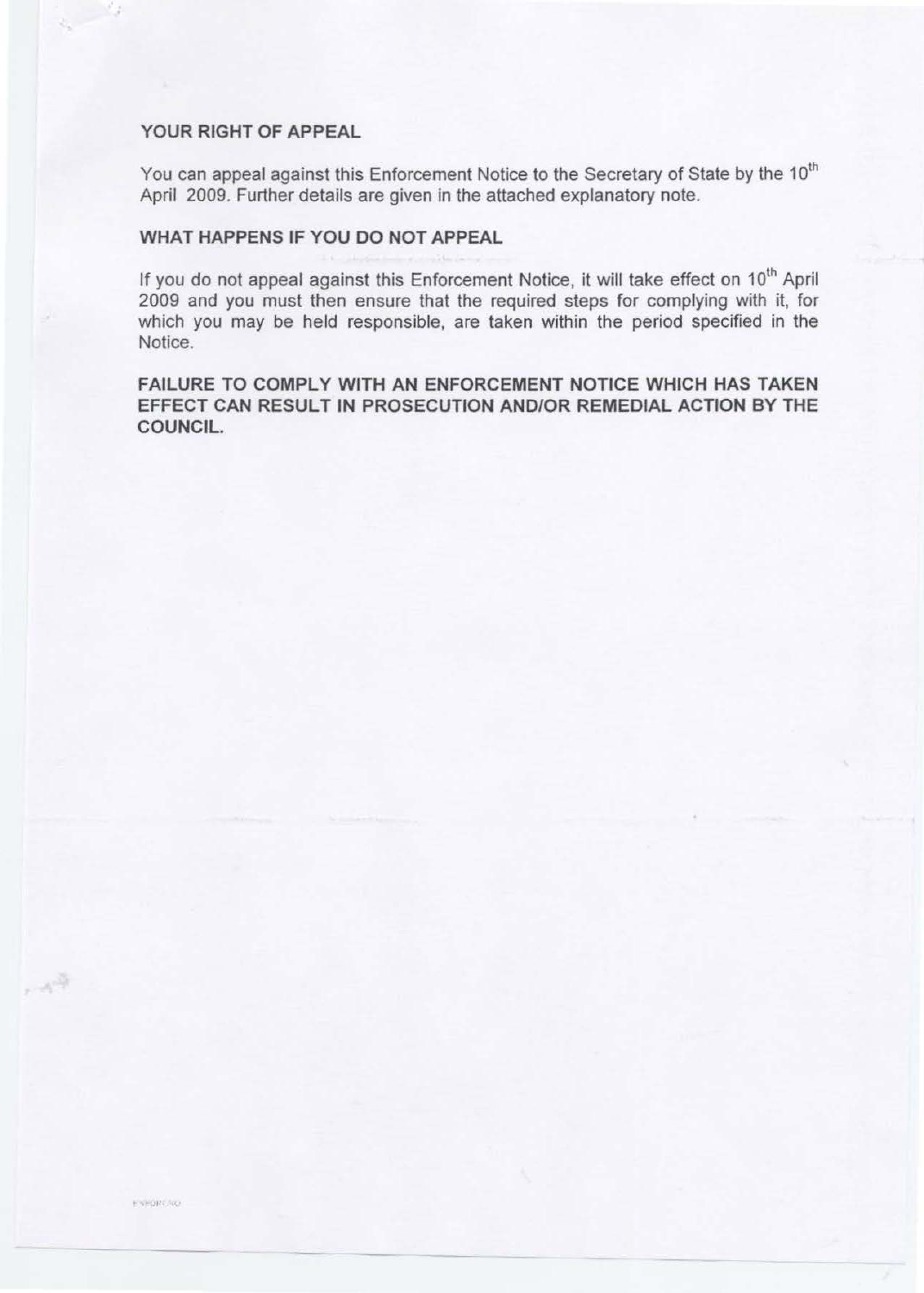#### **EXPLANATORY NOTES**

#### **STATUTORY PROVISIONS**

A summary of Sections 171A, 171B and 172 to 177 of the Town and Country Planning Act 1990 (as amended) is enclosed with this Notice.

#### **YOUR RIGHT OF APPEAL**

You can appeal against this Notice, but any appeal must be in writing and received, or posted (with the postage paid and properly addressed) in time to be received in the ordinary course of the post, by the Secretary of State before 10<sup>th</sup> April 2009. The enclosed booklet "Enforcement Appeals - A guide to Procedure" sets out your rights. Read it carefully. If you appeal you should use the enclosed appeal forms. Two copies are for you to send to the Secretary of State if you decide to appeal. The other is for you to keep as a duplicate for your own records. You should also send the Secretary of State a copy of the Enforcement Notice.

### **GROUNDS OF APPEAL**

The grounds of appeal are set out in Section 174 of the Town and Country Planning Act 1990 and are also set out on pages 2 - 5 the enclosed appeal forms.

### **PLANNING APPLICATION FEE**

Should wish to appeal on ground (a) - that planning permission should be granted for the unauthorised development - then a fee of £335 is payable both to the Secretary of State and to the Council. If the fees are not paid then that ground of appeal will not be valid.

## **STATEMENT ON GROUNDS OF APPEAL**

You must submit to the Secretary of State, either when giving notice of appeal or within 14 days from the date on which the Secretary of State sends him a notice so requiring him, a statement in writing specifying the grounds on which you are appealing against the enforcement notice and stating briefly the facts on which you propose to rely in support of each of those grounds.

#### **RECIPIENTS OF THE ENFORCEMENT NOTICE**

The names and addresses of all the persons on whom the Enforcement Notice has been served are:

- **TO:** 1. The Owner of the said land
	- 2. The Occupier of the said land
	- 3. Wyldecrest Properties Limited, Lakeview Park, Noak Hill Road, Romford RM3 ?LE

, 44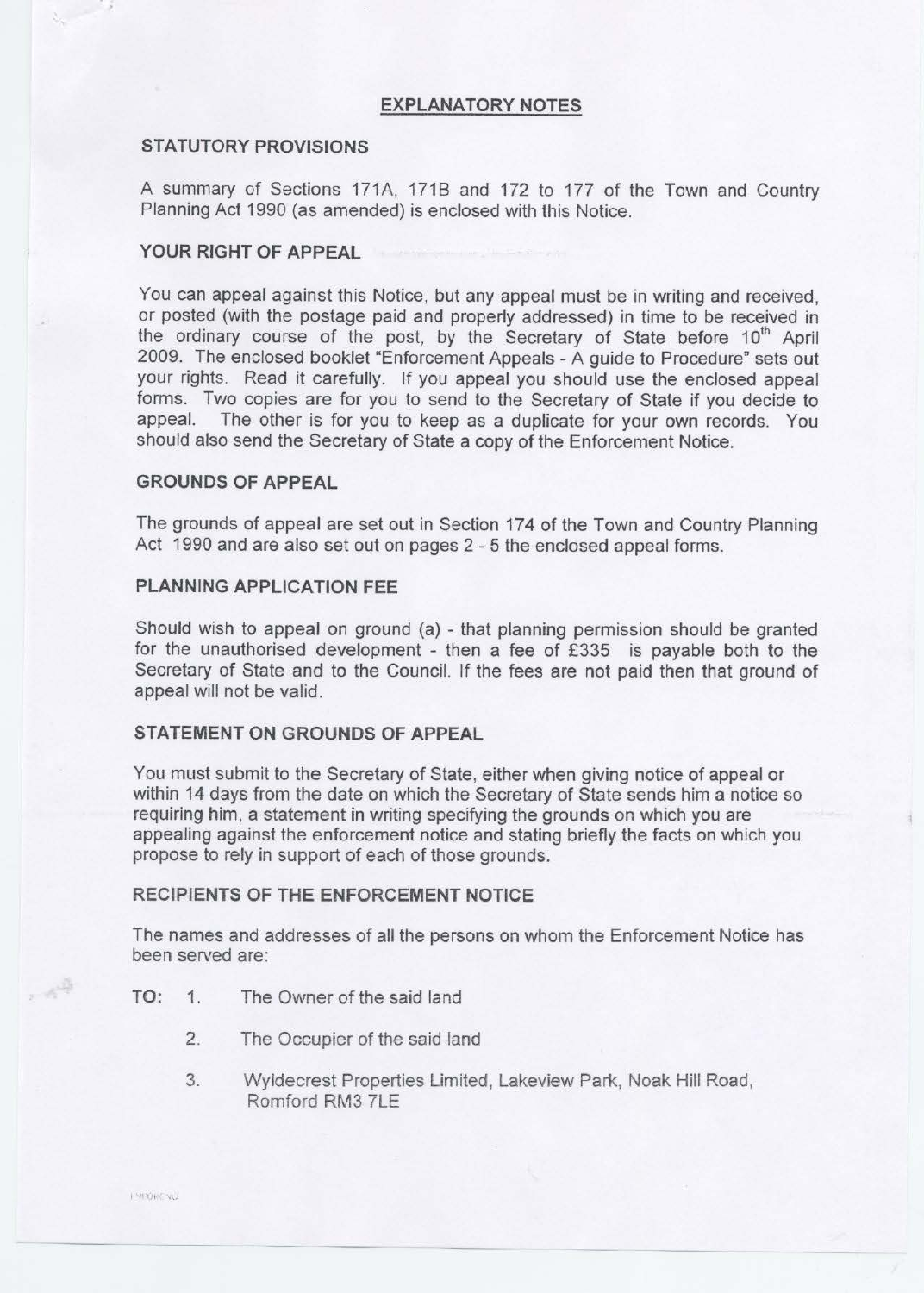- 4. Wyldecrest Properties Limited, 590 Green Lanes, London N13 5RY
- 5. The Company Secretary, Abbey National PLC ( Co. Regn. No. 2294747) , 2 Triton Square, Regents Place, London N13 5RY

 $\sim 10^{10}$ 

 $\lambda_{\rm c} = 1/2$